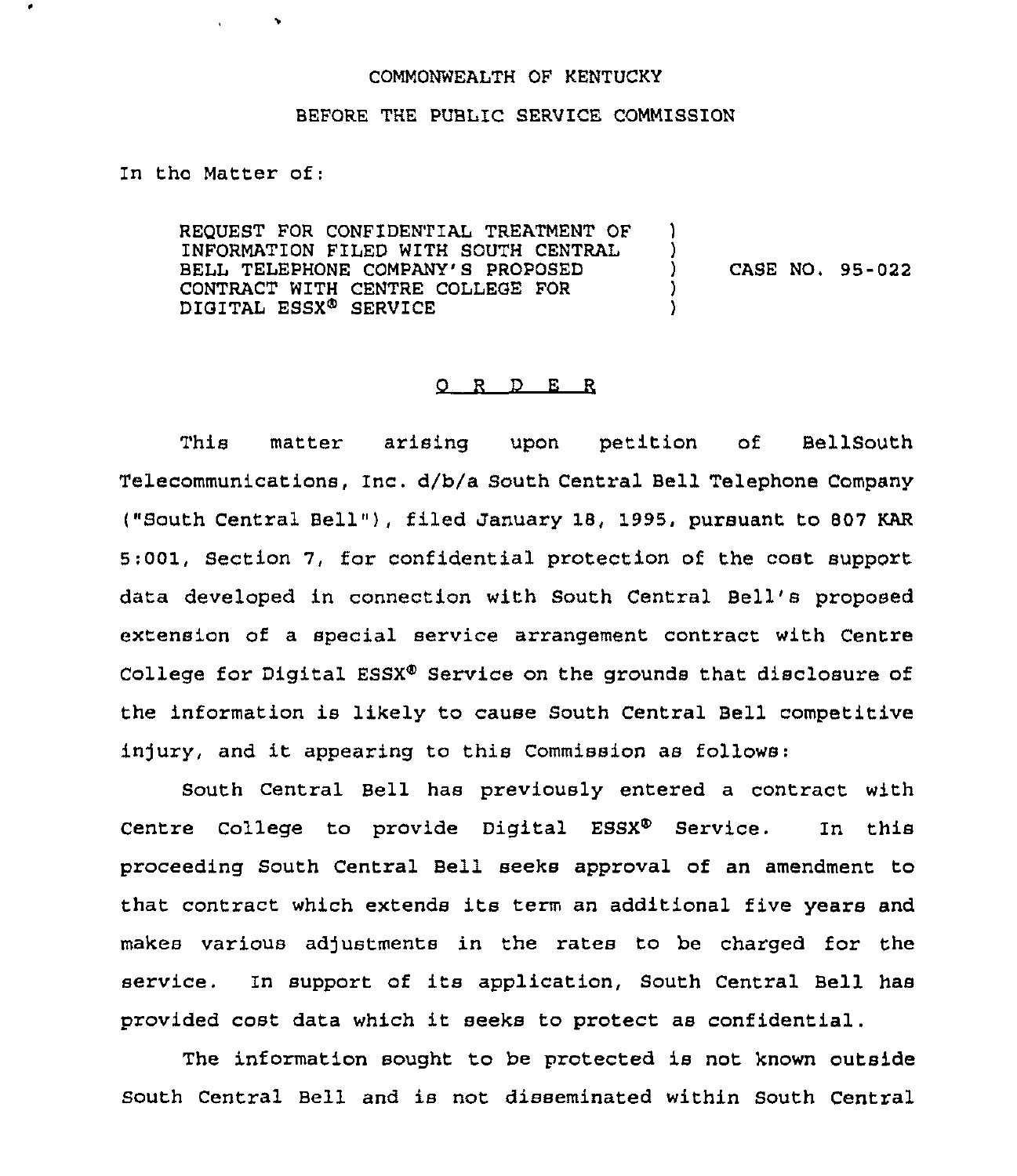Bell except to those employees who have a legitimate businass need to know and act upon the information. South Central Bell seeks to preserve and protect the confidentiality of tho information through all appropriate means, including the maintonanca of appropriate security at its offices.

 $\mathbf{v} = \mathbf{v} \times \mathbf{v}$  .

KRS 61.872(1) requires information filed with tho Commission to be available for public inspection unless specifically exempted by statute. Exemptions from this requirement are provided in KRS  $61.878(1)$ . That section of the statute exempts 11 categories of information. One category exempted in subparagraph (c) of that section is commercial information confidentially disclosed to the Commission. To qualify for that exemption, it must be established that disclosure of the information is likaly to causa substantial competitive harm to the party from whom the information was obtained. To satisfy this test, the party claiming confidentiality must demonstrate actual competition and a likelihood of substantial competitive injury if the information is disclosed. Competitive injury occurs when disclosure of the information gives competitors an unfair business advantage.

South Central Bell's competitors for Digital ESSX® Service are providers of PBX equipment. PBX equipment provides features similar to those offered by South Central Bell's Digital ESSX<sup>®</sup> Service. Disclosure of the cost information would allow providers of PBX equipment to determine South Central Bell's cost and contribution from ESSX® service, which competitors could use to market their competing services to the detriment of South Central

-2-